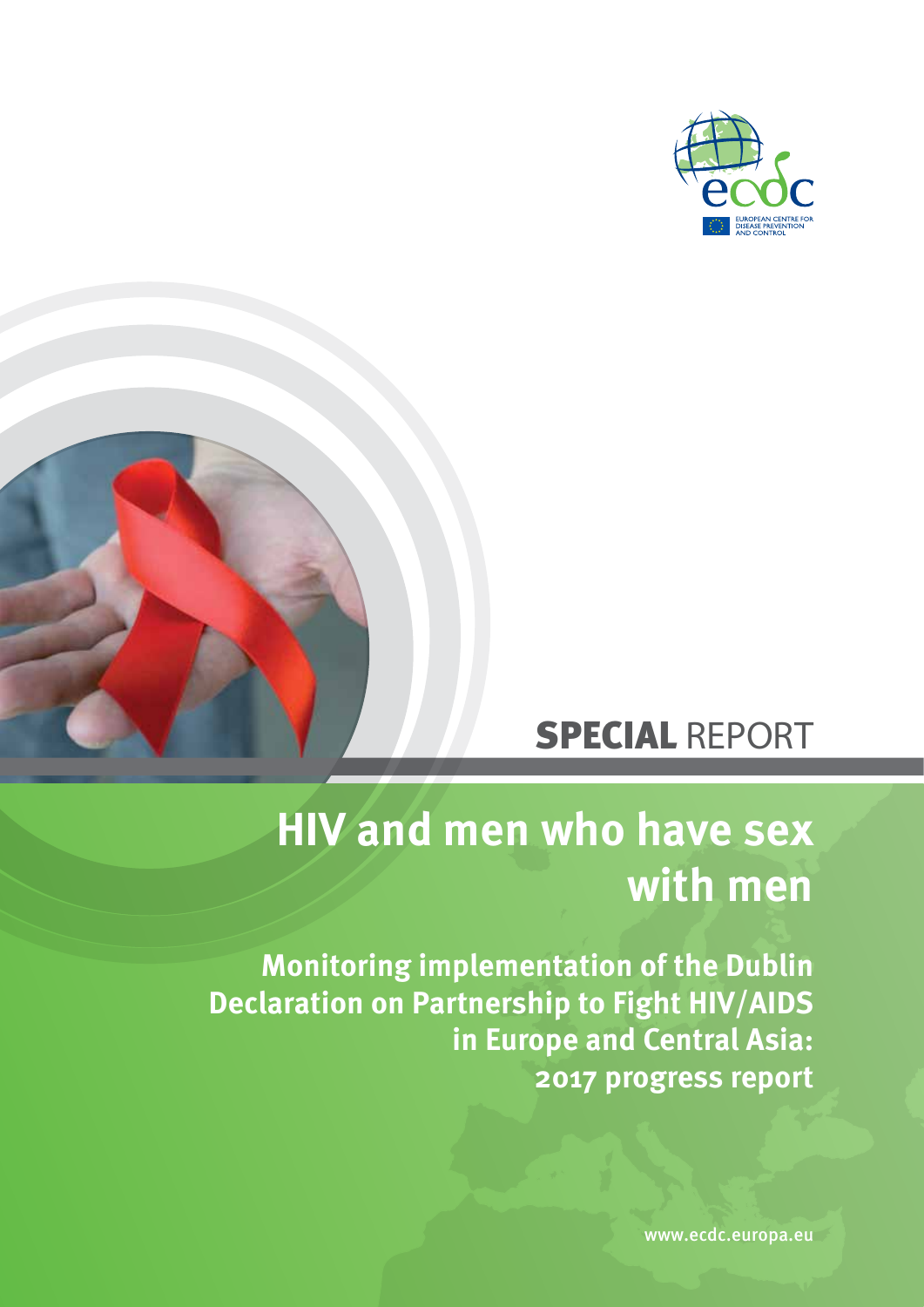**ECDC** SPECIAL REPORT

## **HIV and men who have sex with men**

Monitoring implementation of the Dublin Declaration on Partnership to Fight HIV/AIDS in Europe and Central Asia: 2017 progress report

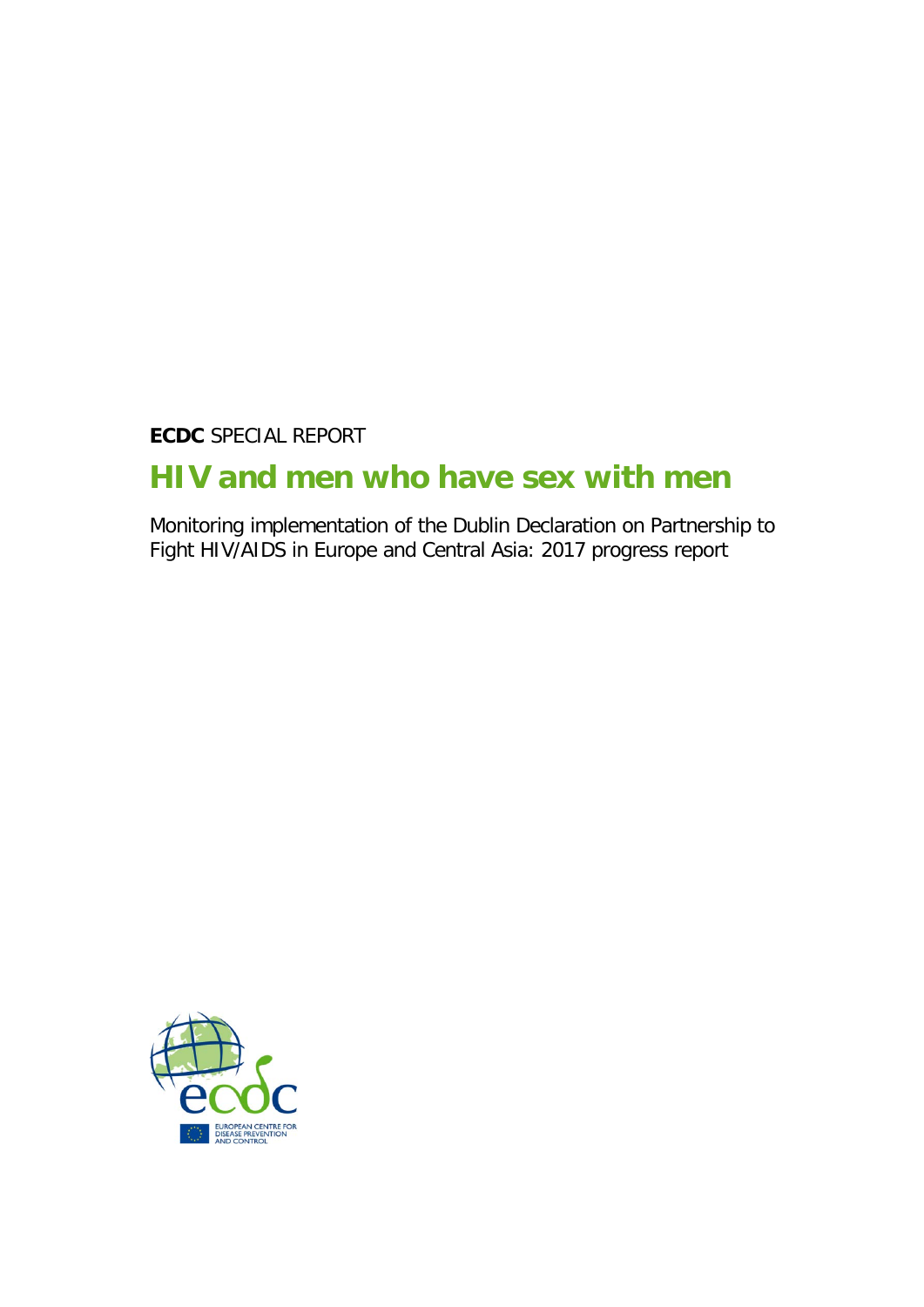This report of the European Centre for Disease Prevention and Control (ECDC) was coordinated by Teymur Noori, with technical support from Andrew J. Amato-Gauci, Anastasia Pharris, Jan C. Semenza, Denis Coulombier and Piotr Kramarz.

This report is one in a series of thematic reports based on information submitted by reporting countries in 2016 on monitoring implementation of the Dublin Declaration on Partnership to Fight HIV/AIDS. Other reports in the series can be found on the ECDC website at: [http://ecdc.europa.eu/en/healthtopics/aids/Pages/monitoring-dublin-declaration-2016](http://ecdc.europa.eu/en/healthtopics/aids/Pages/monitoring-dublin-declaration-2016-progress.aspx) [progress.aspx.](http://ecdc.europa.eu/en/healthtopics/aids/Pages/monitoring-dublin-declaration-2016-progress.aspx) 

Draft versions of the thematic reports were produced under contract ECDC/2015/013 with Euro Health Group A/S by a team of independent consultants led by Kathy Attawell and David Hales.

#### *Acknowledgements*

ECDC would like to acknowledge the support and guidance provided by members of the Dublin Declaration advisory group. Members of the advisory group include Irene Rueckerl (Austria), Florence Lot, Daniela Rojas Castro, Richard Stranz (France), Gesa Kupfer (Germany), Derval Igoe (Ireland), Lella Cosmaro (Italy), Charmaine Gauci (Malta), Silke David, Eline Op De Coul (Netherlands), Arild Johan Myrberg (Norway), Olivia Castillo (Spain), Maria Axelsson (Sweden), Valerie Delpech, Alison Brown, Cary James, Brian Rice (United Kingdom), Velina Pendalovska (European Commission), Klaudia Palczak and Dagmar Hedrich (EMCDDA), Taavi Erkkola, Kim Marsh (UNAIDS) and Annemarie Steengard (WHO Regional Office for Europe).

ECDC would also like to thank the following country focal points for providing data through the Dublin Declaration questionnaire in March 2016:Roland Bani (Albania), Montse Gessé (Andorra), Samvel Grigoryan (Armenia), Irene Rueckerl, Bernhard Benka (Austria), Esmira Almammadova (Azerbaijan), Daniel Reynders, Andre Sasse, Dominique Van Beckhoven (Belgium), Šerifa Godinjak, Drazenka Malicbegovic, Indira Hodzic (Bosnia and Herzegovina), Tonka Varleva (Bulgaria), Jasmina Pavlic, Tatjana Nemeth-Blazic (Croatia), Linos Hadjihannas, Anna Demetriou (Cyprus), Veronika Šikolová, Hana Janatova (Czech Republic), Jan Fouchard, Susan Cowan (Denmark), Kristi Rüütel, Anna-Liisa Pääsukene (Estonia), Henrikki Brummer-Korvenkontio (Finland), Jean-Christophe Comboroure. Florence Lot (France), Maia Tsereteli, Ana Aslanikashvili (Georgia), Gesa Kupfer, Ulrich Marcus, (Germany), Vasileia Konte (Greece), Katalin Szalay, Krisztina Tálas (Hungary), Guðrún Sigmundsdóttir (Iceland), Caroline Hurley, Fiona Lyons (Ireland), Daniel Chemtob, Rivka Rich (Israel), Maria Grazia Pompa, Anna Caraglia, Barbara Suligoi, Lella Cosmaro (Italy), Irina Ivanova Petrenko, Alla Yelizarieva, Aliya Bokazhanova (Kazakhstan), Laura Shehu, Pashk Buzhala (Kosovo<sup>1</sup>), Aikul Ismailova, Nazgul Asybaliev, Talgat Mambetov, Saliya Karymbaeva, Umutkan Chokmorova, Lucia Yanbuhtina, (Kyrgyzstan), Šarlote Konova (Latvia), Irma Caplinskiene (Lithuania), Patrick Hoffman, Pierre Weicherding (Luxembourg), Jackie Maistre Melillo, Charmaine Gauci (Malta), Violeta Teutu, Tatiana Cotelnic-Harea (Moldova), Maja Milanović, Aleksandra Marjanovic, Alma Cicic (Montenegro), Silke David, Eline Op De Coul (Netherlands), Arild Johan Myrberg (Norway), Iwona Wawer, Piotr Wysocki, Adam Adamus, Wojciech Tomczynski (Poland), Antonio Diniz, Teresa Melo (Portugal), Mariana Mardarescu (Romania), Danijela Simic, Sladjana Baros (Serbia), Peter Truska (Slovakia), Irena Klavs (Slovenia), Olivia Castillo, Begoña Rodríguez Ortiz de Salazar, Asuncion Diaz (Spain), Maria Axelsson, Louise Mannheimer, Kristina Ingemarsdotter Persson (Sweden), Stefan Enggist, Axel Schmidt (Switzerland), Alijon Soliev, Sayfuddin Karimov, Dilshod Sayburhonov (Tajikistan), Emel Özdemir Şahin (Turkey), Valerie Delpech, Peter Kirwan, Alison Brown, Sara Croxford, Sandra Okala (United Kingdom), Igor Kuzin, Olga Varetskaya (Ukraine) and Zulfiya Abdurakhimova, Nurmat Atabekov (Uzbekistan).

ECDC would like to thank the operational contact points for HIV surveillance from EU/EEA Member States and the national HIV/AIDS surveillance focal points from other countries of the WHO European Region for making available HIV/AIDS surveillance data.

ECDC would like to thank EMCDDA<sup>2</sup> and UNAIDS for harmonising their monitoring systems with ECDC and making available country-reported data for the purposes of monitoring the Dublin Declaration. ECDC would also like to thank the WHO Regional Office for Europe for jointly coordinating HIV surveillance in the WHO European Region.

Suggested citation: European Centre for Disease Prevention and Control. HIV and men who have sex with men. Monitoring implementation of the Dublin Declaration on Partnership to Fight HIV/AIDS in Europe and Central Asia: 2017 progress report. Stockholm: ECDC; 2017.

Stockholm, April 2017

ISBN 978-92-9498-049-6 doi: 10.2900/88919 Catalogue number TQ-01-17-334-EN-N

© European Centre for Disease Prevention and Control, 2017

Reproduction is authorised, provided the source is acknowledged.

<span id="page-2-0"></span> <sup>1</sup> This designation is without prejudice to positions on status, and is in line with UNSC 1244 and the ICJ Opinion on the Kosovo Declaration of Independence.

<sup>2</sup> EMCDDA – European Monitoring Centre for Drugs and Drug Addiction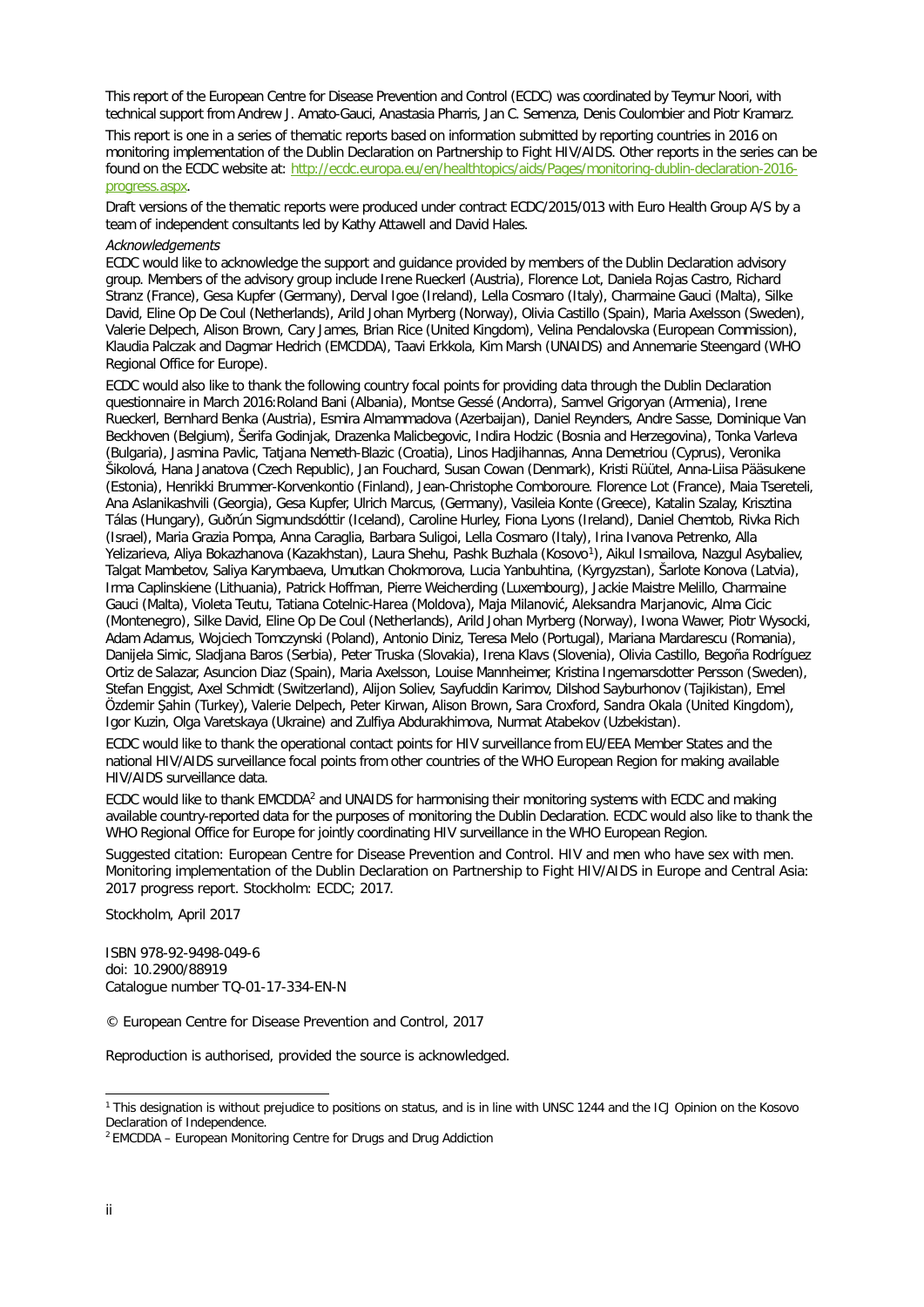## **Why focus on men who have sex with men?**

**Sex between men is the main mode of HIV transmission in the EU/EEA.** In 2015, 42% of all newlydiagnosed HIV cases in the EU/EEA were in men who have sex with men (MSM). In 15 EU/EEA countries – Austria, Croatia, Cyprus, Czech Republic, Germany, Greece, Hungary, Ireland, Malta, Netherlands, Poland, Slovakia, Slovenia, Spain and the United Kingdom – sex between men accounted for more than 50% of all known new HIV diagnoses in 2015 (Figure 1). In the European region overall, 26% of all newly-diagnosed HIV cases in 2015 were in MSM.

**Figure 1. Percentage of new HIV diagnoses with known mode of transmission, by transmission route and country, EU/EEA, 2015 (n=23 772)**



Source: European Centre for Disease Prevention and Control/WHO Regional Office for Europe. HIV/AIDS surveillance in Europe *2015. Stockholm: ECDC; 2016*

**HIV cases in men who have sex with men continue to rise**. Between 2005 and 2015 the proportion of all new HIV diagnoses in the EU/EEA attributed to sex between men increased from 33% to 42%. MSM are the only key population that has not seen a decline in the number of new infections; the number of HIV diagnoses reported among MSM in the EU/EEA increased from 7 796 in 2006 to 9 024 in 2015. In recent years, increases have been seen in most EU/EEA countries, but in some (Cyprus, Ireland and Malta) these have been substantial. Reported cases have increased both among men born in the reporting country and those born elsewhere.

**HIV prevalence among MSM is high in many countries across Europe and Central Asia**. Based on data reported by 40 countries<sup>[3](#page-3-0)</sup> HIV prevalence rates among MSM range from 0–60%.<sup>[4](#page-3-1)</sup> Reported prevalence is above 10% in nine countries (Belgium, France, Georgia, Hungary, Malta, Montenegro, Romania, Slovakia and Spain) and between 5% and 10% in nine countries (Germany, Greece, Ireland, Kyrgyzstan, Moldova, Portugal, Serbia, Switzerland and Ukraine).

<span id="page-3-0"></span><sup>&</sup>lt;sup>3</sup> Andorra, Czech Republic, Iceland, Italy, Latvia, Luxembourg, Norway and Turkey do not have data.

<span id="page-3-1"></span><sup>4</sup> It is important to note that reported prevalence data is drawn from a range of studies using different methods and samples sizes and prevalence rates may not be nationally representative.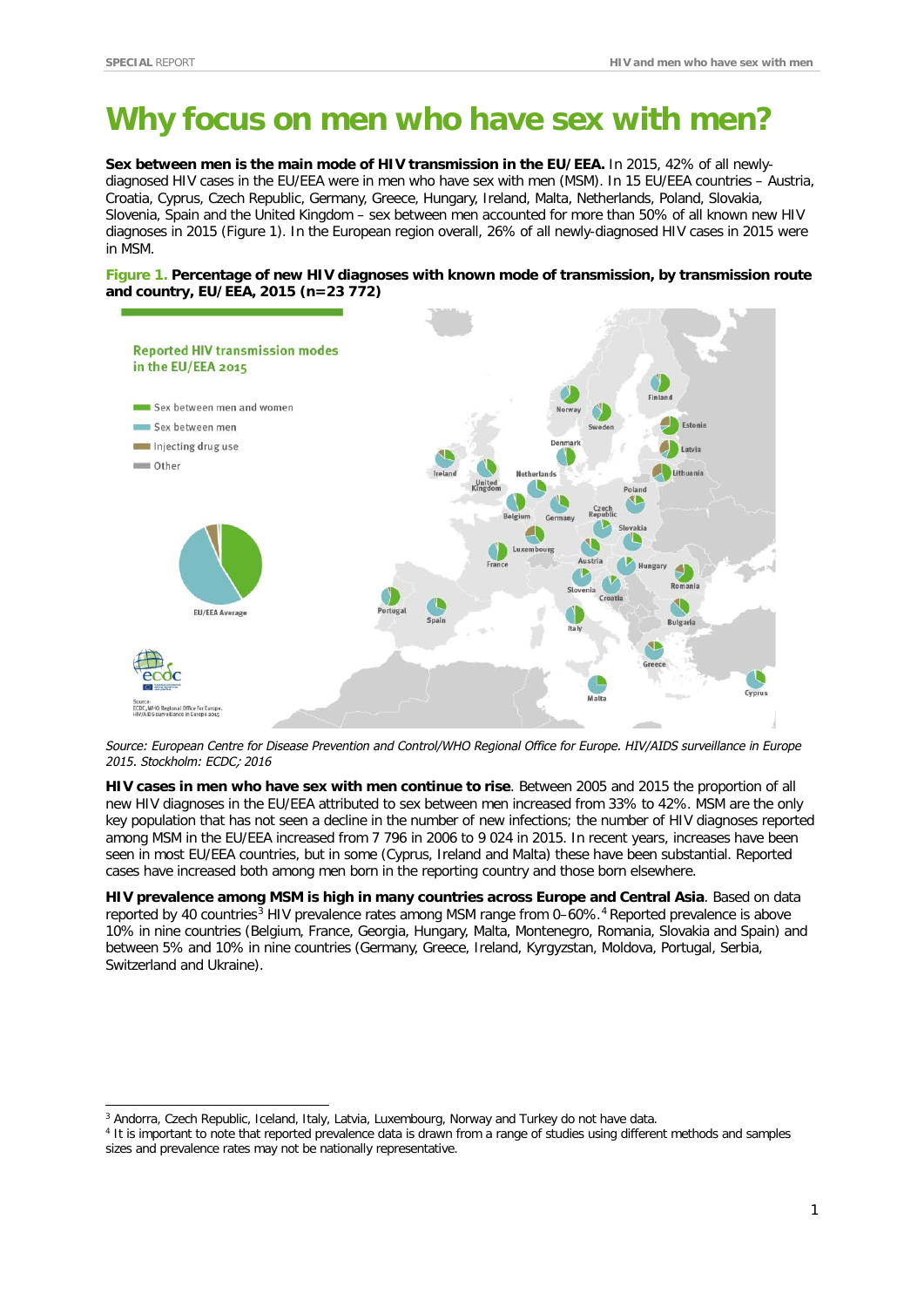## **What are the main challenges?**

### **Strategic information**

**Almost half of the countries do not have MSM population size estimates**. Population size estimates are not available in 20 countries. Lack of population size estimates limits the extent to which countries can monitor issues, such as prevention and testing service coverage, or plan appropriately scaled prevention and control programmes.

**Countries have limited data on sexual risk behaviour among MSM.** Although 42 of the 48 countries reporting have conducted behavioural surveillance among MSM in recent years, many do not have data on sexual risk behaviour in this population. More than one in three countries (18 of 48 countries) have no data on unprotected anal sex with a steady partner of unknown HIV status or with a non-steady partner of unknown HIV status, and two in three (30 of 48 countries) have no data on unprotected anal sex with multiple non-steady partners of unknown HIV status (Table 1). Available data suggests high rates of sexual risk behaviour among MSM (Annex 1).

#### **Table 1. Availability of data on sexual risk behaviour among MSM (n=48), 2016**

| Unprotected anal sex with<br>a steady partner of<br>unknown HIV serostatus                                        | 30 Austria, Azerbaijan, Belgium, Bosnia and<br>Herzegovina, Croatia, Cyprus, Czech Republic,<br>Denmark, Estonia, Finland, France, Georgia,<br>Germany, Greece, Ireland, Israel, Italy,<br>Kosovo <sup>5</sup> , Lithuania, Malta, Moldova,<br>Montenegro, Norway, Poland, Portugal,<br>Romania, Serbia, Spain, Switzerland, Ukraine             | 18 Albania, Andorra, Armenia, Bulgaria,<br>Hungary, Iceland, Kazakhstan, Kyrgyzstan, Latvia,<br>Luxembourg, Netherlands, Slovakia, Slovenia,<br>Sweden, Tajikistan, Turkey, United Kingdom,<br>Uzbekistan                                                                                                                                           |
|-------------------------------------------------------------------------------------------------------------------|--------------------------------------------------------------------------------------------------------------------------------------------------------------------------------------------------------------------------------------------------------------------------------------------------------------------------------------------------|-----------------------------------------------------------------------------------------------------------------------------------------------------------------------------------------------------------------------------------------------------------------------------------------------------------------------------------------------------|
| Unprotected anal sex with a<br>non-steady partner of<br>unknown serostatus                                        | $30$ Albania, Armenia, Austria, Azerbaijan,<br>Belgium, Bosnia and Herzegovina, Croatia,<br>Cyprus, Czech Republic, Denmark, Estonia,<br>Finland, Georgia, Germany, Greece, Ireland,<br>Israel, Italy, Kosovo <sup>3</sup> , Lithuania, Malta,<br>Moldova, Montenegro, Norway, Poland,<br>Romania, Serbia, Spain, Switzerland, United<br>Kingdom | 18 Andorra, Bulgaria, France, Hungary,<br>Iceland, Kazakhstan, Kyrgyzstan, Latvia,<br>Luxembourg, Netherlands, Portugal, Slovakia,<br>Slovenia, Sweden, Tajikistan, Turkey, Ukraine,<br>Uzbekistan                                                                                                                                                  |
| Unprotected anal sex with<br>multiple (i.e. more than<br>three) non-steady partners<br>of unknown HIV serostatus. | <b>16</b> Austria, Bosnia and Herzegovina,<br>Denmark, France, Georgia, Germany, Greece,<br>Israel, Italy, Kosovo <sup>3</sup> , Lithuania, Malta,<br>Romania, Spain, Switzerland, United Kingdom                                                                                                                                                | 32 Albania, Andorra, Armenia, Azerbaijan,<br>Belgium, Bulgaria, Croatia, Czech Republic,<br>Cyprus, Estonia, Finland, Hungary, Iceland,<br>Ireland, Kazakhstan, Kyrgyzstan, Latvia,<br>Luxembourg, Moldova, Montenegro, Netherlands,<br>Norway, Poland, Portugal, Serbia, Slovakia,<br>Slovenia, Sweden, Tajikistan, Turkey, Ukraine,<br>Uzbekistan |

**Drug use, both injecting and non-injecting, may be increasing the HIV risk among some MSM.** Based on data reported by 18 countries, the prevalence of injecting drug use among MSM ranges from 0.4% to 21%, but in most countries it is less than 3%. For this update, more countries reported data on drug use associated with sex among MSM; a number of these countries provided anecdotal evidence suggesting an increase in sexualised drug use among MSM sub-groups. One in four countries reported that specific drugs are associated with sexualised drug use among MSM (Table 2).

#### **Table 2. Countries reporting use of drugs associated with sexualised drug use among MSM, 2016**

|                            | Yes | Νo | No data |
|----------------------------|-----|----|---------|
| Methamphetamine            | 13  |    | 29      |
| Gammahydroxybuytrate (GHB) | 15  |    | 30      |
| Gammabutyrolactone (GBL)   | 13  |    | 32      |
| Mephedrone                 |     |    | 30      |

<span id="page-4-0"></span> <sup>5</sup> This designation is without prejudice to positions on status, and is in line with UNSC 1244 and the ICJ Opinion on the Kosovo Declaration of Independence.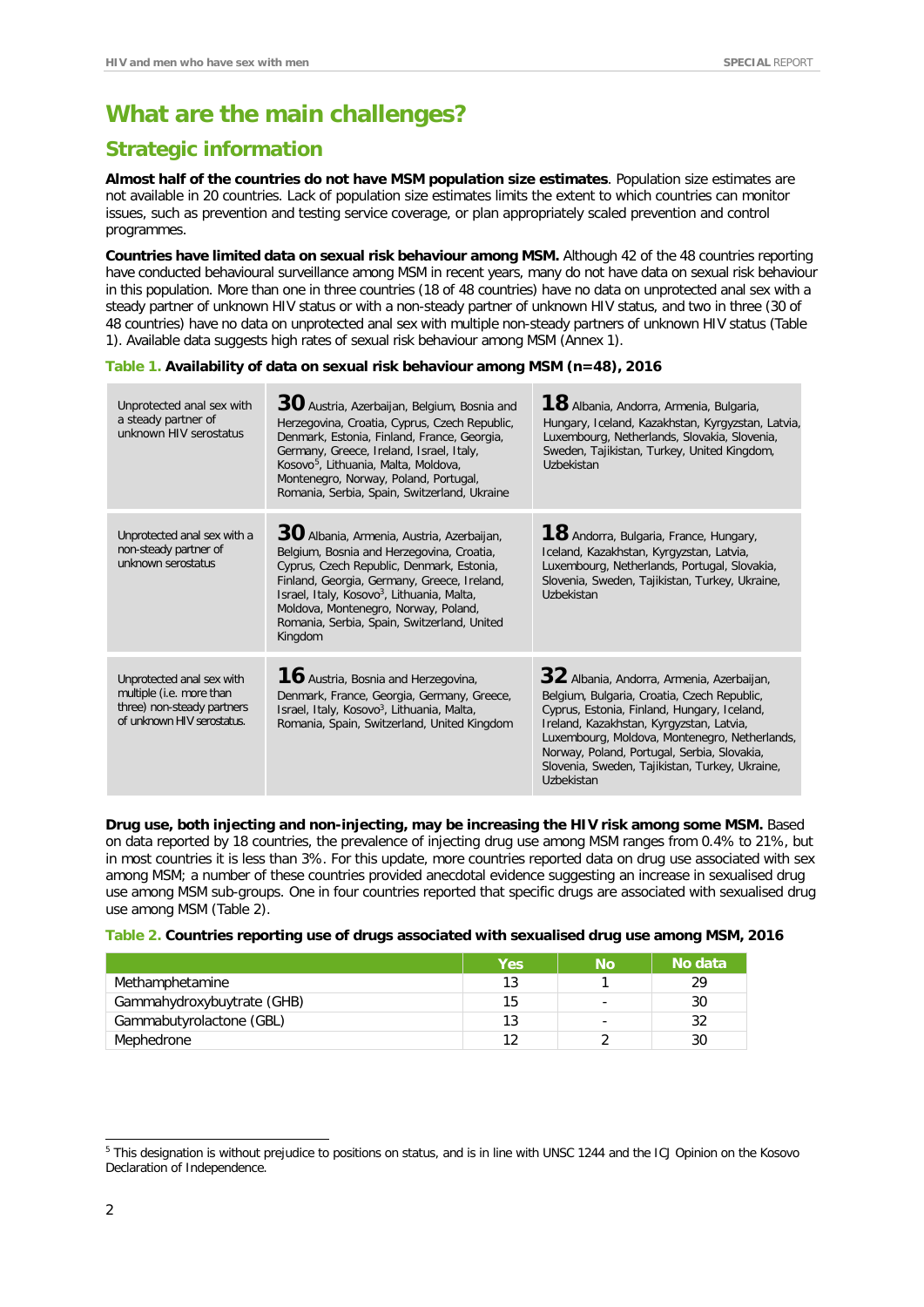### **HIV prevention**

**Few EU/EEA countries are implementing comprehensive prevention programmes for MSM**. Many EU/EEA countries report that specific prevention interventions are in place. For example, more than 20 countries report that they have condom and health promotion programmes, but relatively few are implementing a comprehensive package of interventions for MSM (Figure 2). Fewer than 20 countries provide post-exposure prophylaxis, less than 10 countries implement programmes to address drug use among MSM, and only two countries provide pre-exposure prophylaxis (PrEP)<sup>[6](#page-5-0)</sup> for MSM.



**Figure 2. EU/EEA countries implementing a combination of prevention interventions for MSM (n=30), 2016**

*\* PEP (post-exposure prophylaxis), SU (substance use programmes), PrEP (pre-exposure prophylaxis)*

**There are major gaps in HIV prevention programmes for MSM.** Although 32 countries in the region report that high priority is given to HIV prevention for MSM, only 22 report that high priority is given to spending on prevention programmes for this population. No less than 21 countries report major gaps in HIV prevention programmes for MSM (Figure 3). In the past two years, spending on HIV prevention for MSM is reported to have increased in 16 countries, stayed the same in 14 countries and decreased in eight countries.

**Implementation of PrEP is at a relatively early stage in Europe and Central Asia**. Two countries, France and Norway, currently provide PrEP through their public health services. In the United Kingdom, Scotland became the first nation to approve the provision of PrEP by the NHS in April 2017. PrEP is expected to be made available in sexual health clinics by July 2017. PrEP demonstration projects are ongoing in Belgium, Italy and the Netherlands and planned in a further 14 countries – Azerbaijan, Croatia, Denmark, Georgia, Greece, Ireland, Israel, Luxembourg, Malta, Romania, Portugal, Spain, Sweden and Ukraine – and most will target MSM who are at high risk of exposure to HIV.

<span id="page-5-0"></span> <sup>6</sup> PrEP is the use of an antiretroviral medication by people who are uninfected to prevent the acquisition of HIV. Current guidelines recommend that PrEP be made available to populations at high risk of acquiring HIV infection.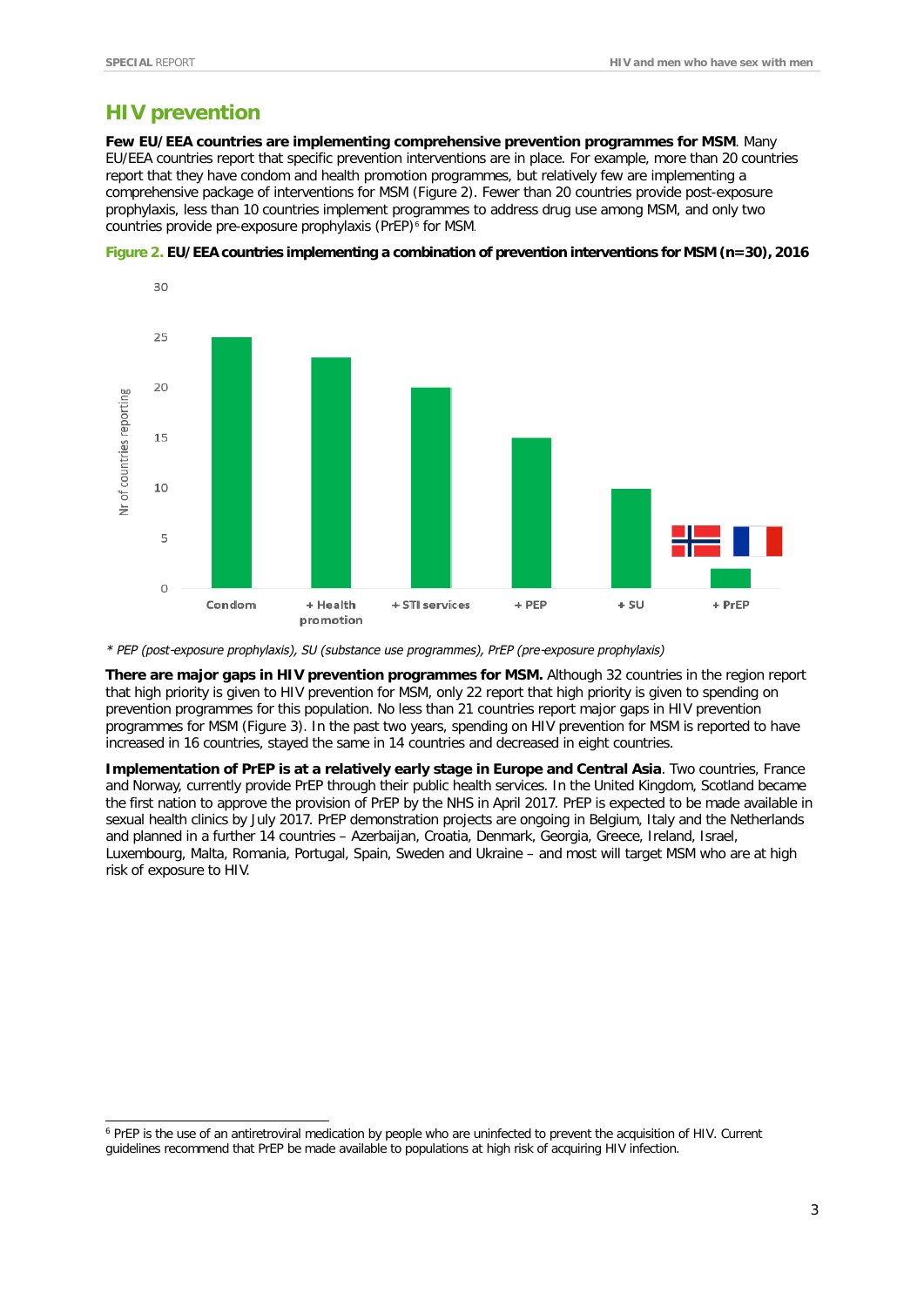

#### **Figure 3. Countries reporting major gaps in HIV prevention programmes for MSM, 2016**





**Cost of drugs, cost of service delivery and feasibility are the main obstacles to PrEP implementation.** Thirty-one countries identified the cost of the drugs as an issue preventing or limiting PrEP implementation, and 24 of these countries rated the issue of high importance. In addition, 23 countries identified the cost of service delivery and 19 countries identified feasibility as issues of high or medium importance. Countries also have concerns about the impact of PrEP on transmission of other sexually-transmitted infections, condom use, eligibility criteria, adherence and compliance (Figure 5).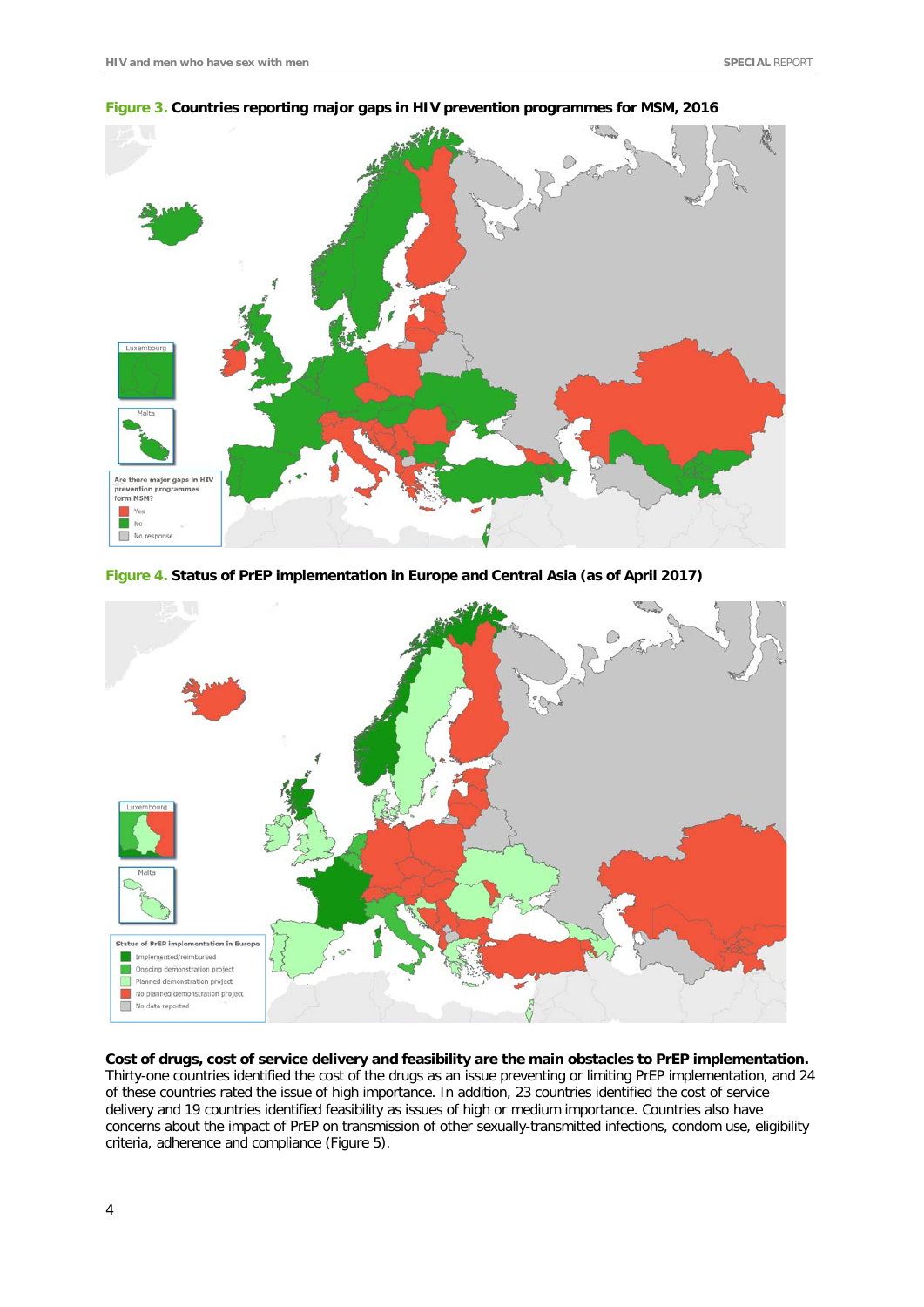

#### **Figure 5. Issues preventing or limiting PrEP implementation in Europe, 2016**

**Stigma and discrimination limit uptake of HIV prevention services by MSM.** More than half of the countries in Europe and Central Asia (34 countries) report that stigma and discrimination within the MSM population is a barrier to increasing uptake of prevention services. In addition, 31 countries reported that stigma and discrimination among health professionals limits uptake of prevention services among MSM.

#### **HIV testing**

**HIV testing rates among men who have sex with men remain low**. In 20 of 33 countries that reported data across the region, under half of MSM had been tested for HIV within the last 12 months. Although HIV testing rates vary considerably among countries (range 19–87%), they are below 50% in 20 of 33 countries in the region and in 10 of 19 EU/EEA countries that reported data<sup>[7](#page-7-0)</sup>.

#### **Figure 6. Available data on HIV testing rates among MSM, 2016**



<span id="page-7-0"></span><sup>&</sup>lt;sup>7</sup> It is important to note that reported data are drawn from a range of studies using different methods and sample sizes and testing rates may therefore not be nationally representative.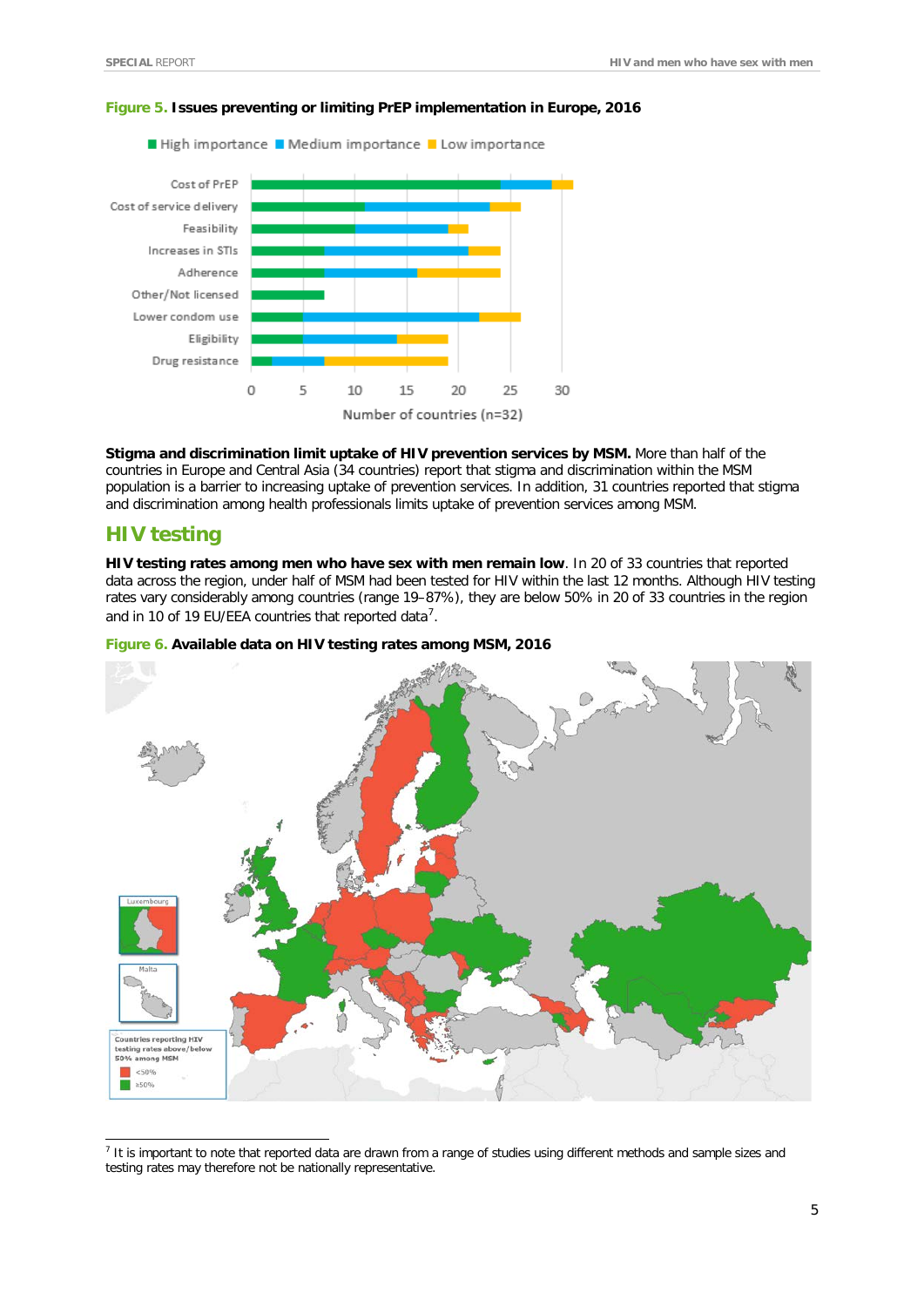**One in four countries report major gaps in HIV testing services for MSM**. Although most countries with high numbers of new HIV diagnoses in MSM report that their national HIV testing guidelines address MSM, and that high priority is given to spending on testing services for MSM, 12 of 48 countries report that there are major gaps in testing services for this population.[8](#page-8-0)

#### **Table 3. Countries reporting major gaps in HIV testing services for MSM (n=48), 2016**

| <b>EU/EEA countries</b>                                                          | <b>Non-EU/EEA countries</b>                |
|----------------------------------------------------------------------------------|--------------------------------------------|
| Croatia, Cyprus, Estonia, Finland, Greece,<br>Ireland, Latvia, Lithuania, Sweden | Bosnia and Herzegovina, Montenegro, Serbia |

**Many countries report barriers to provision and uptake of HIV testing services for MSM**. The main barriers to effective provision of HIV testing services for MSM are limited availability of community-based testing services (22 countries); lack of funding (21 countries); factors associated with health professionals' skills (21 countries) and attitudes (20 countries) (Figure 7). The main barriers to increasing the uptake of HIV testing among MSM are stigma and discrimination within the MSM population (29 countries) and among health professionals (22 countries), and limited availability of community-based testing services (24 countries) (Figure 8). It is also worth noting that stigma and discrimination within the MSM population and among health professionals were reported by 29 and 14 countries respectively to be among the main barriers to treatment for MSM diagnosed with HIV.

**Figure 7. Number of countries reporting barriers to providing HIV testing for MSM (n=47), 2016**



<span id="page-8-0"></span> <sup>8</sup> 28 of 48 countries (including 18 EU/EEA countries) report that their national HIV testing guidelines address MSM; 27 of 48 countries (including 18 EU/EEA countries) report that high priority is given to spending on HIV testing services for MSM.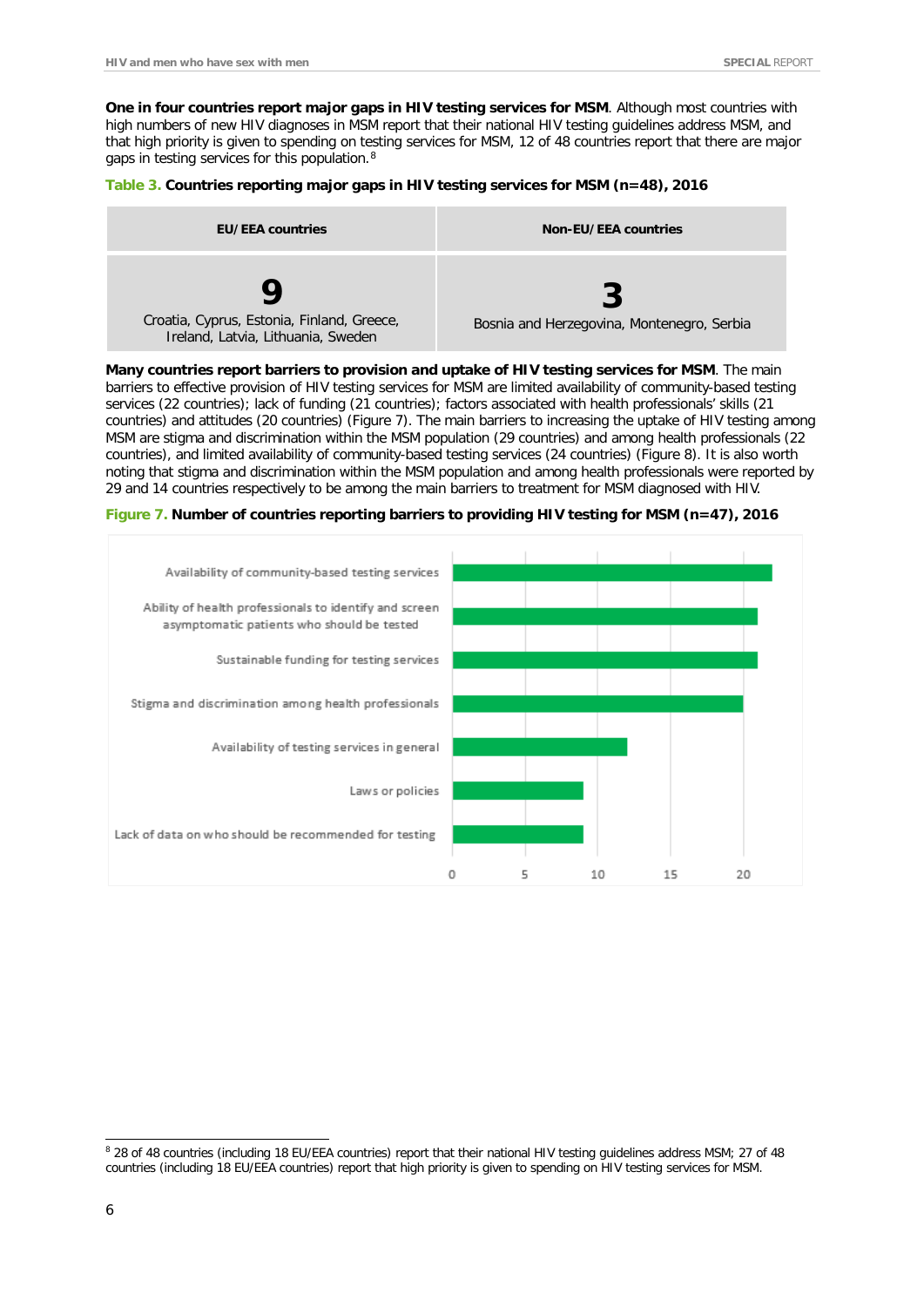

#### **Figure 8. Number of countries reporting barriers to increasing uptake of HIV testing by MSM (n=47), 2016**

**More than one-third of HIV cases in men who have sex with men are diagnosed late**. In Europe and Central Asia overall, and in the EU/EEA, 37% of HIV cases among MSM are diagnosed late.

The median CD4 cell count at diagnosis is increasing over time in MSM, meaning that while late diagnosis is still an issue for MSM, the situation does appear to be improving (Figure 9). Key factors contributing to late diagnosis among MSM include fear of knowing one's HIV status, low risk perception, denial of risk factors, and stigma and discrimination within the MSM population (Figure 10). Lack of knowledge was also cited as a factor by 24 countries.



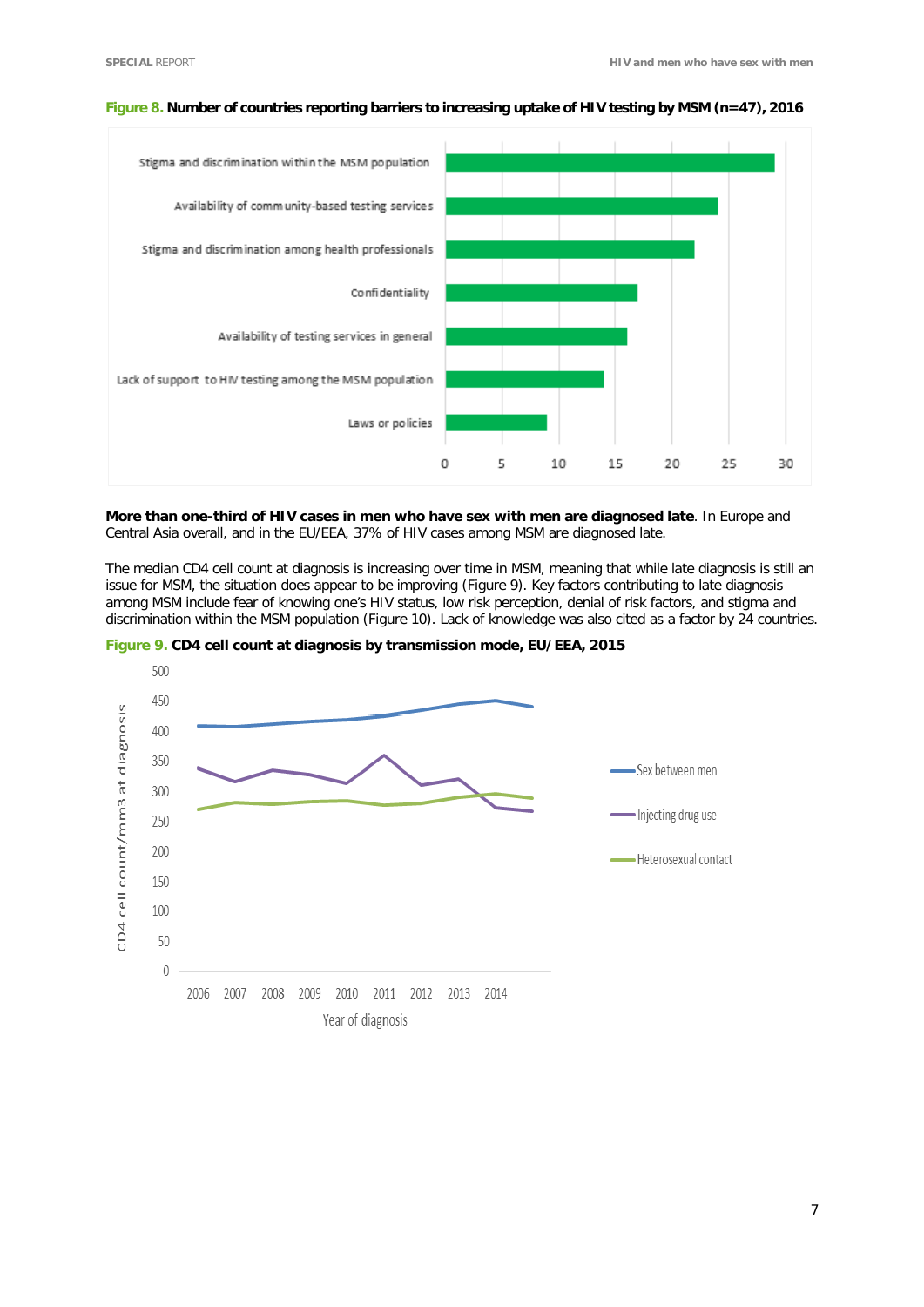

#### **Figure 10. Number of countries reporting factors contributing to late diagnosis among MSM (n=46), 2016**

**Countries are spending more on HIV testing programmes for MSM, but efforts to expand access using alternative approaches have been relatively limited.** Seventeen countries report that spending on HIV testing for MSM increased in the past two years, 11 that it remained the same and three that it decreased. More than half of the countries report that efforts are underway or planned to increase community-based testing for MSM delivered by medical staff, but fewerreport this for testing delivered by trained non-medical staff. Very few countries are taking steps to increase use of home sampling ( $n=3$ ) or self-testing ( $n=2$ ) among the MSM population (Table 4). Only 16 countries, including 11 EU/EEA countries – Croatia, Czech Republic, Ireland, Lithuania, Netherlands, Slovakia, Slovenia, Malta, Portugal, Romania and the United Kingdom – are promoting or planning to promote increased partner notification among MSM.

| Table 4. Countries using alternative approaches to increase HIV testing access for MSM (n=48), 2016 |  |  |
|-----------------------------------------------------------------------------------------------------|--|--|
|                                                                                                     |  |  |

| Approach to testing                                       | <b>Countries</b>                                                                                                                                                                                                                                                                                                        |  |
|-----------------------------------------------------------|-------------------------------------------------------------------------------------------------------------------------------------------------------------------------------------------------------------------------------------------------------------------------------------------------------------------------|--|
| Community-based testing delivered<br>by medical staff     | 29<br>Albania, Austria, Belgium, Bosnia and Herzegovina, Bulgaria, Croatia,<br>Czech Republic, Finland, France, Germany, Greece, Ireland, Italy,<br>Israel, Latvia, Lithuania, Luxembourg, Malta, Moldova, Netherlands,<br>Poland, Portugal, Romania, Serbia, Slovenia, Sweden, Switzerland,<br>Ukraine, United Kingdom |  |
| Community-based testing delivered<br>by non-medical staff | 18<br>Albania, Belgium, Cyprus, Finland, France, Georgia, Greece, Ireland,<br>Kyrgyzstan, Luxembourg, Moldova, Norway, Portugal, Slovenia, Spain,<br>Sweden, Switzerland, United Kingdom                                                                                                                                |  |
| Home sampling                                             | 3<br>Belgium, Netherlands, United Kingdom                                                                                                                                                                                                                                                                               |  |
| Self-testing                                              | $\overline{2}$<br>France, Lithuania                                                                                                                                                                                                                                                                                     |  |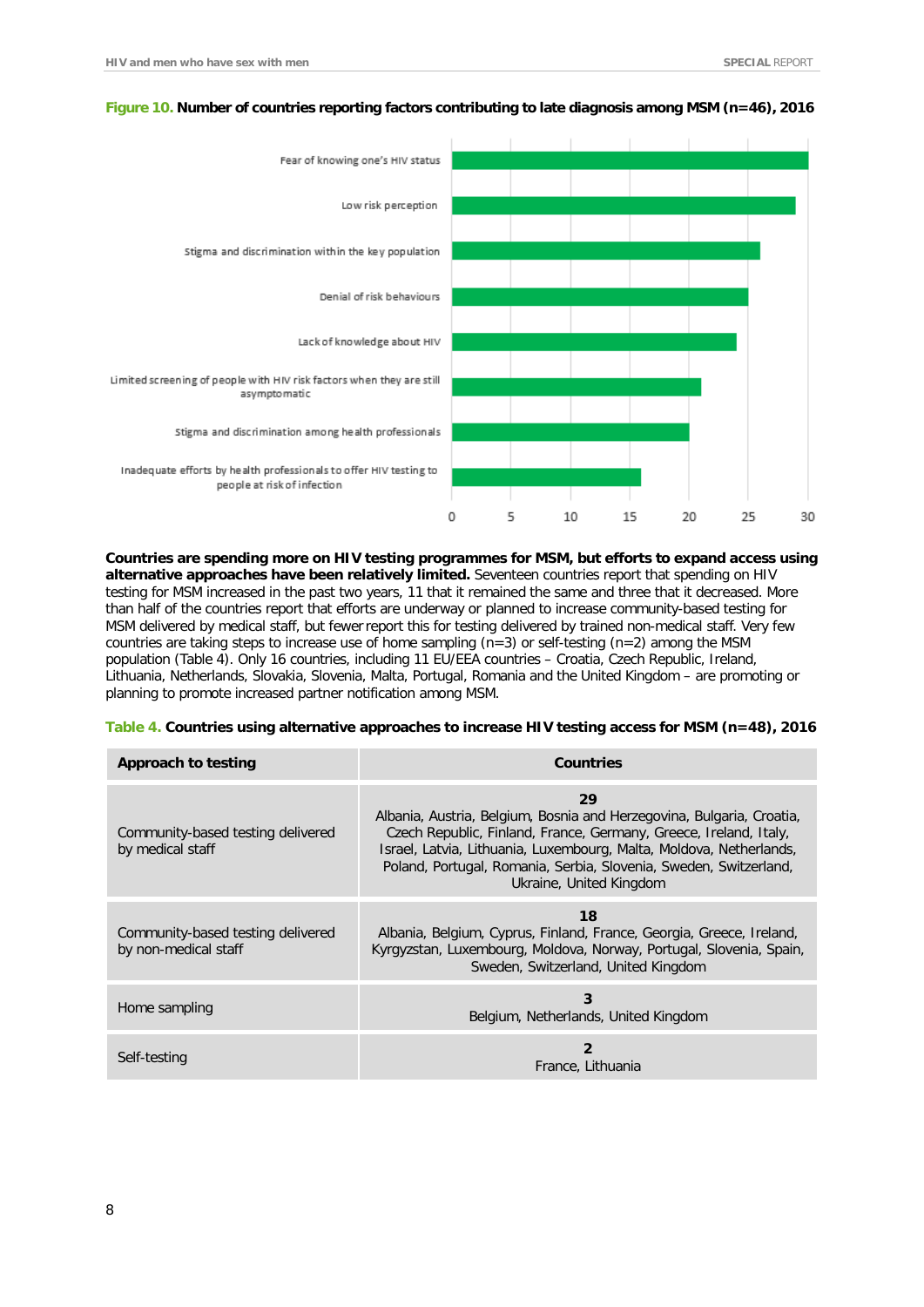## **What needs to be done?**

The continuing increase in new HIV diagnoses among MSM in Europe and Central Asia, particularly in the EU/EEA, highlights the need for urgent action to improve the coverage, targeting and impact of HIV prevention and testing programmes. In particular, greater efforts are needed to reach MSM who are most vulnerable to HIV, including MSM who engage in high-risk sexual behaviour and sexualised drug use, and migrant MSM.

Better data are needed on MSM sub-groups who are at greater risk and on risk behaviour, to inform effective delivery of tailored and targeted prevention interventions. There is also a need to expand the implementation of targeted comprehensive prevention programmes and, where appropriate, this should include new strategies such as PrEP for most-at-risk MSM as well as services to address drug use.

Efforts to improve uptake of HIV testing and promote earlier testing should include options such as wider implementation of alternative approaches. Such approaches could be community-based services delivered by trained lay people; home sampling and self-testing, supported by requisite funding and guidelines, as well as action to address gaps in testing services.

Country responses also indicate that a range of factors limit the provision and uptake of prevention and testing services and contribute to late diagnosis. Based on these data, more needs to be done to reduce stigma and discrimination within the MSM population and in healthcare settings, to ensure that health professionals offer testing to MSM with HIV risk factors. Measures should also be taken to address the underlying factors that influence health-seeking behaviour, such as fear of knowing one's status and denial of risk.

## **Priority options for action**

#### **1. Address low rates of testing and high rates of late diagnosis among MSM**

- Expand approaches that lead to an increase in the uptake and frequency of testing, such as communitybased service delivery, home sampling and self-testing, and ensure these approaches are included in national HIV testing guidelines and that adequate resources are allocated to promote and implement them.
- Reduce missed opportunities for HIV diagnosis in health services, in particular primary care and other clinical settings.
- Develop more focused and effective case detection approaches to reach the undiagnosed harder-to-reach MSM populations.

#### **2. Strengthen and expand prevention programmes**

- Improve data on risk and protective behaviour and on MSM sub-groups at increased risk, including through enhanced behavioural surveillance and qualitative research.
- Implement targeted, evidence-based prevention interventions for MSM sub-groups who are most at risk of HIV infection.
- Ensure access to a comprehensive package of interventions including condoms and lubricants, screening and treatment for other sexually transmitted infections and, where appropriate, drug services and PrEP.

#### **3. Address barriers to provision and uptake of prevention and testing services**

- Develop and implement more effective approaches to eliminate stigma and discrimination in healthcare settings.
- Collaborate with and support community organisations to develop and implement interventions to improve knowledge and risk perception; reduce stigma and discrimination within MSM populations and address other factors that influence risk and health-seeking behaviour.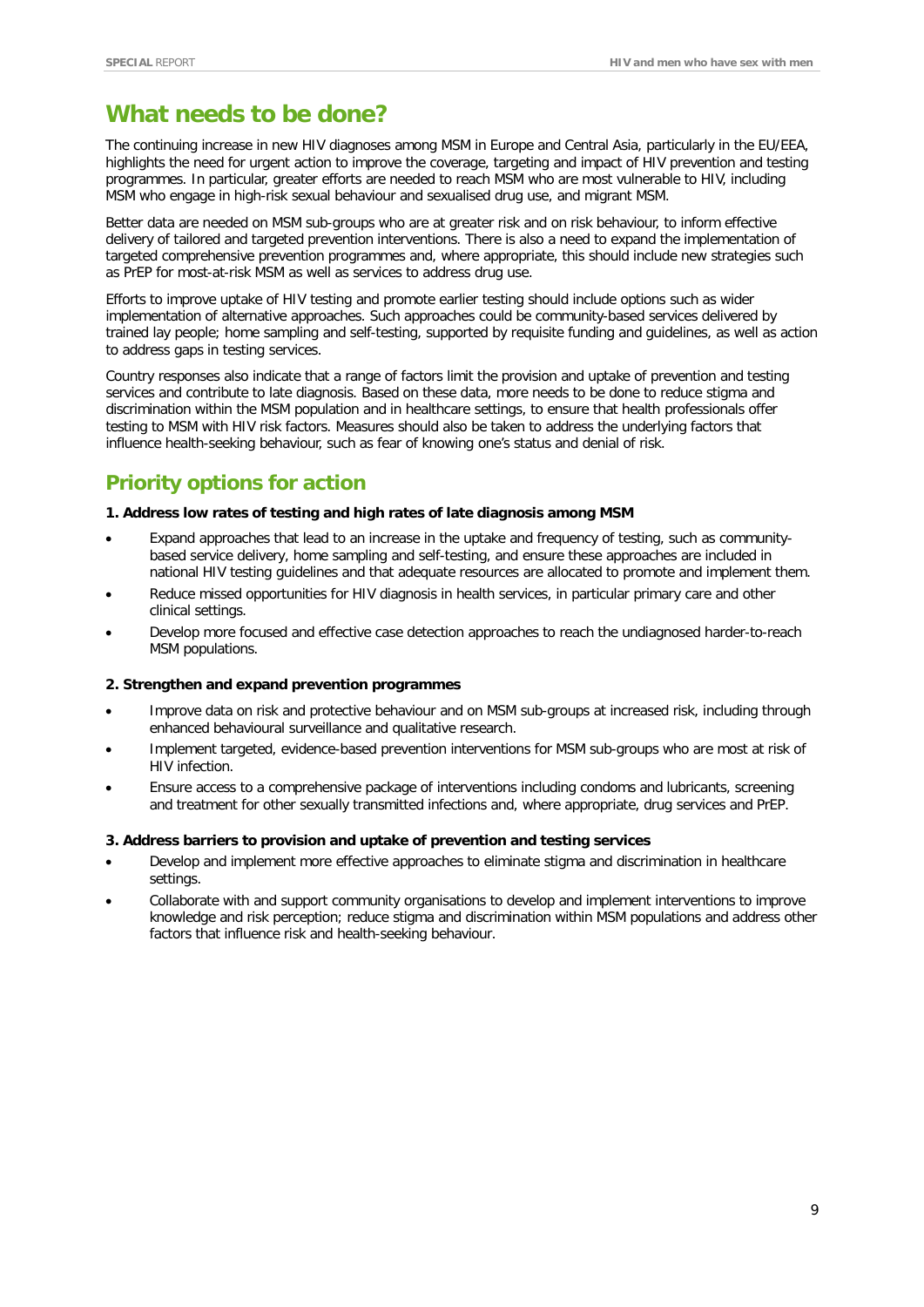## **Annex 1. Summary of data reported by countries on sexual risk behaviour**

## **Unprotected anal sex with a steady partner of unknown HIV serostatus**

| Country                        | <b>Key findings</b>                                                                                                                                                                                                                                                                                                                                                                                                                                                                                                                                                                                               | Data source                                                   |
|--------------------------------|-------------------------------------------------------------------------------------------------------------------------------------------------------------------------------------------------------------------------------------------------------------------------------------------------------------------------------------------------------------------------------------------------------------------------------------------------------------------------------------------------------------------------------------------------------------------------------------------------------------------|---------------------------------------------------------------|
| Austria                        | 66.5% had unprotected anal sex with a steady partner, of<br>these 62,6% had unprotected anal sex with a steady<br>partner of unknown HIV serostatus                                                                                                                                                                                                                                                                                                                                                                                                                                                               | Behavioural surveillance, 2010                                |
| Azerbaijan                     | 3.5%                                                                                                                                                                                                                                                                                                                                                                                                                                                                                                                                                                                                              | Behavioural surveillance, national, 2011                      |
| Belgium                        | Unprotected anal sex with a steady partner: 76.9%                                                                                                                                                                                                                                                                                                                                                                                                                                                                                                                                                                 | SIALON II: MSM in Brussels, 2013                              |
|                                | 64% has one or more regular sex partners. 47% never<br>uses condoms with regular partners. 11% is not certain if<br>his regular partner has a concordant HIV status.                                                                                                                                                                                                                                                                                                                                                                                                                                              | EMIS, 2010                                                    |
| Bosnia and<br>Herzegovina      | 20.8% used a condom every time, 28.3% use a condom<br>often, 11.5% use a condom sometimes, 18.6% never used<br>a condom; 67.6% has anal sex with an average of 2<br>different steady partners within last 6 months;<br>75.9% has anal sex with an average of 3 different steady<br>partners                                                                                                                                                                                                                                                                                                                       | Behavioural surveillance, national, 2015                      |
| Croatia                        | 45.1% state using a condom at last anal intercourse with<br>current or regular partner. There was no question on HIV<br>status of the partner in the study.                                                                                                                                                                                                                                                                                                                                                                                                                                                       | RDS study among 387 MSM September<br>2010-February 2011       |
| Cyprus                         | The proportion of MSM who had unprotected anal<br>intercourse the last time they had sex with a steady partner<br>was higher (51.9%) compared to the proportion of<br>unprotected anal sex with a casual partner (20.7%)                                                                                                                                                                                                                                                                                                                                                                                          | Sub-national study, 2014                                      |
| Czech Republic                 | 60% of men had last anal intercourse unprotected                                                                                                                                                                                                                                                                                                                                                                                                                                                                                                                                                                  | EMIS, 2010                                                    |
| Denmark                        | See EMIS                                                                                                                                                                                                                                                                                                                                                                                                                                                                                                                                                                                                          | <b>EMIS 2010</b>                                              |
| Estonia                        | 11% of men who had anal sex with a steady partner in the<br>last 12 months, had had unprotected anal sex with a steady<br>partner of unknown HIV serostatus                                                                                                                                                                                                                                                                                                                                                                                                                                                       | National study, 2013                                          |
| Finland                        | Never using condom (unprotected anal sex) with steady<br>partner when top 40 %, when bottom 38 %                                                                                                                                                                                                                                                                                                                                                                                                                                                                                                                  | Behavioural surveillance                                      |
| France                         | 61% of MSM report at least one unprotected anal sex in the<br>last 12 months with a steady partner of unknown serostatus                                                                                                                                                                                                                                                                                                                                                                                                                                                                                          | Special study, national, 2011                                 |
| Georgia                        | Having regular anal/oral partners during the last 12 months<br>was reported by most MSM in both cities (75.2% Tbilisi and<br>92% Batumi). The median number of regular partners was<br>1 in Tbilisi and 2 in Batumi. Consistent condom use with<br>regular partners was less prevalent compared to with<br>occasional and paid partners. Majority of MSM who did not<br>use condom at last AI with regular partners thought it was<br>not necessary (37.1% Tbilisi and 13.5% Batumi)                                                                                                                              | Behavioural surveillance, national, 2015                      |
| Germany                        | Online survey, $n=5,142$ men reporting sex with a steady<br>partner: any UAI with a steady partner of unknown HIV<br>status in the previous 12 months was reported by<br>1,280/5,142 or 24.9%                                                                                                                                                                                                                                                                                                                                                                                                                     | Behavioural surveillance, national, 2013-<br>2014             |
| Greece                         | 68.5% of MSM <25 years old and 66.5% of MSM > 25<br>years reported using a condom last time they had anal sex<br>(sample size 2 944 MSM)                                                                                                                                                                                                                                                                                                                                                                                                                                                                          | EMIS, 2010                                                    |
|                                | 74.3% of MSM beneficiaries of Athens and Thes Checkpoints<br>report using a condom the last time they had anal sex                                                                                                                                                                                                                                                                                                                                                                                                                                                                                                | Project data                                                  |
| Ireland<br>Kosovo <sup>*</sup> | 24.5% UAI with steady male partner within 12 months<br>Among the 52% of MSM who reported having a steady<br>partner in the past 12 months, 54% do not know the HIV<br>status of that partner, 39% had sex with another man while<br>being in a steady relationship in the past 12 months, 55%<br>reported using a lubricant and 68% reported using a<br>condom at last anal sex with their steady partner. Among<br>the 32% of MSM who did not use a condom, 52% reported<br>that, they trust each other and 44% reported that they do<br>not like sex with condoms as being the main reasons for not<br>doing so | EMIS, 2010<br>Behavioural surveillance, sub-national,<br>2014 |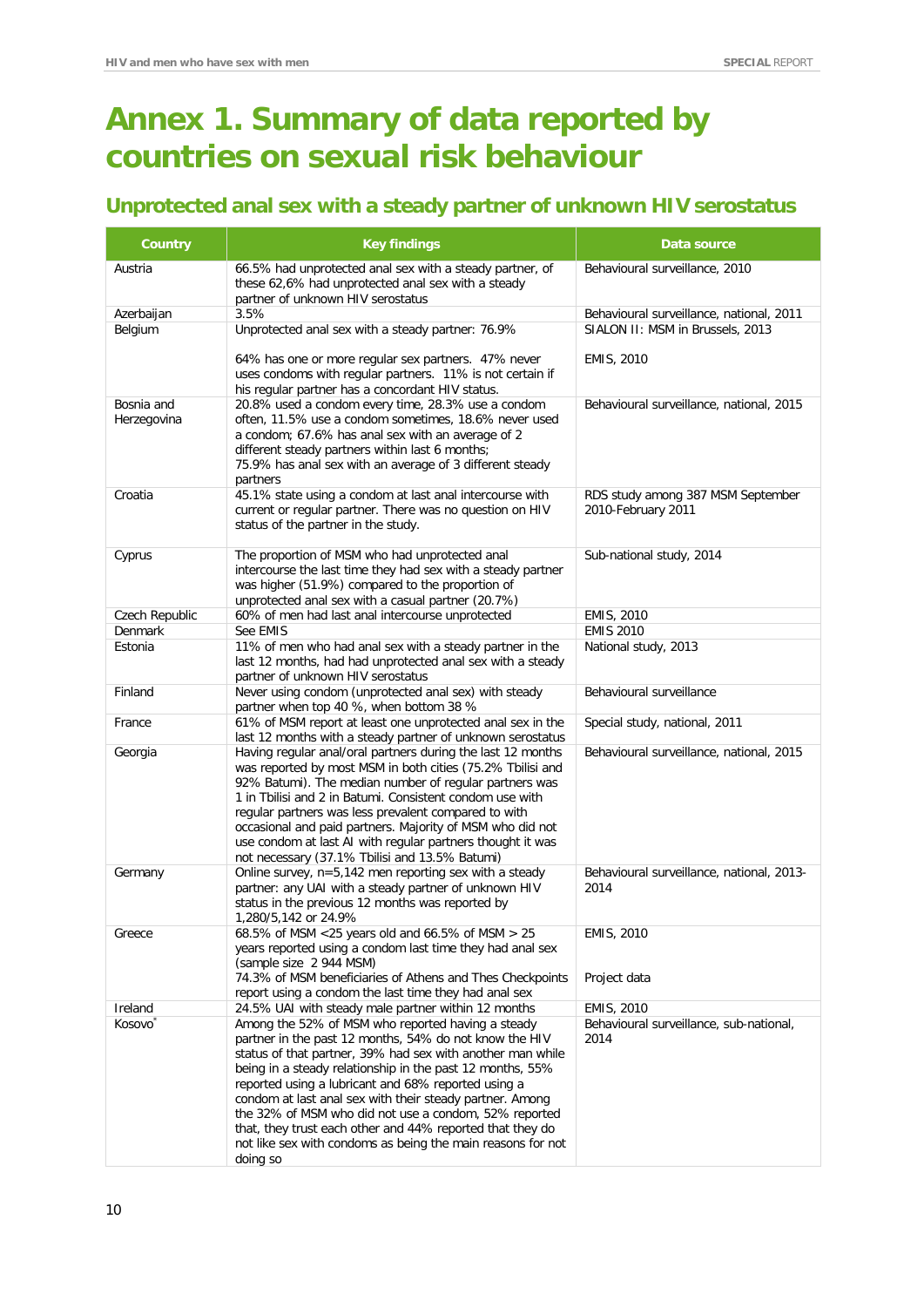| <b>Country</b>     | <b>Key findings</b>                                                                                                                                                                                                                                                                                 | Data source                                                                                                                                                                                                                        |
|--------------------|-----------------------------------------------------------------------------------------------------------------------------------------------------------------------------------------------------------------------------------------------------------------------------------------------------|------------------------------------------------------------------------------------------------------------------------------------------------------------------------------------------------------------------------------------|
| Lithuania          | 80.4% of surveyed MSM reported UAI with a steady partner                                                                                                                                                                                                                                            | <b>SIALON II, 2014</b>                                                                                                                                                                                                             |
| Malta              |                                                                                                                                                                                                                                                                                                     | Genito Urinary Clinic data, national, 2015                                                                                                                                                                                         |
| Moldova            | Percentage of men having sex with men that used a<br>condom during the last homosexual anal contact with a<br>steady partner was Chisinau 47.7%                                                                                                                                                     | Behavioural surveillance, sub-national,<br>2013                                                                                                                                                                                    |
| Montenegro         | At last anal sexual intercourse with a steady partner condom<br>was used by 48.2%                                                                                                                                                                                                                   | Behavioural surveillance, 2014                                                                                                                                                                                                     |
| <b>Netherlands</b> | Unprotected anal sex with a steady partner of unknown HIV<br>serostatus: 24,2%.                                                                                                                                                                                                                     | Data form national free of charge STI-<br>clinics for key populations, 2015.                                                                                                                                                       |
| Norway             | Unprotected anal sex with a steady partner of unknown HIV<br>serostatus 9.4% in the last 6 months                                                                                                                                                                                                   | Project data, sub-national, 2015: based<br>on data from a counselling and rapid HIV<br>testing facility staffed by trained<br>personnel from the NGO Lesbian and<br>Gay Health Norway, 1,577 HIV-tests or<br>consultations in 2015 |
| Poland             | Past 6 months: 85% of respondents report UAI with steady<br>partner; last intercourse with steady partner, 20.9% did not<br>know the partner's status                                                                                                                                               | Project data, sub-national, 2013                                                                                                                                                                                                   |
| Portugal           | 70% unprotected sex with steady partner                                                                                                                                                                                                                                                             | MSM cohort study, Checkpoint, sub-<br>national, 2014                                                                                                                                                                               |
| Romania            | Percentage of men reporting the use of a condom the last<br>time they had anal sex with a male partner: 56.6%<br>$(N=183)$                                                                                                                                                                          | SIALON II, 2014                                                                                                                                                                                                                    |
| Serbia             | 35% of MSM in Belgrade (used as a national proxy) have<br>always used a condom with a steady partner in the last 12<br>months among those who have had steady partner (42.1%)<br>in Novi Sad, 80.9% in Kragujevac); question about<br>serostatus of partner not asked                               | Behavioural surveillance, 2013                                                                                                                                                                                                     |
| Spain              | 34.8%                                                                                                                                                                                                                                                                                               | EMIS, 2010                                                                                                                                                                                                                         |
| Switzerland        | Half of all surveyed MSM had a steady partner in the last 12<br>months. Of those, 69% also had sex with non-steady<br>partners, about 80% had anal sex, 73% did not consistently<br>use condoms, 35% did not know their partners' serostatus<br>and, of those, 46% did not consistently use condoms | Behavioural surveillance, 2014                                                                                                                                                                                                     |
| Ukraine            | 46.7% MSM reported unprotected anal sex with steady<br>partner of unknown HIV serostatus (among the 41.6% of<br>MSM who has such type of partner during the last 6<br>months)                                                                                                                       | Behavioural surveillance, national, 2015                                                                                                                                                                                           |

\* This designation is without prejudice to positions on status, and is in line with UNSC 1244 and the ICJ Opinion on the Kosovo Declaration of Independence.

## **Unprotected anal sex with a non-steady partner of unknown serostatus**

| Country    | <b>Key findings</b>                                                                                                                                                                                                                                                                                                                                                                                                                                                                                                                                                                                                                                                                                                    | Data source                                     |
|------------|------------------------------------------------------------------------------------------------------------------------------------------------------------------------------------------------------------------------------------------------------------------------------------------------------------------------------------------------------------------------------------------------------------------------------------------------------------------------------------------------------------------------------------------------------------------------------------------------------------------------------------------------------------------------------------------------------------------------|-------------------------------------------------|
| Albania    | The majority of the MSM population in Tirana, 71.2%, have<br>had sex with a non-commercial sex partner in the past 6<br>months (defined as a person with whom the respondents<br>have had sexual relationships without paying or being paid<br>for it). Multiple partnerships are frequent, with an estimated<br>65.2% of MSM who have had sex with a non-commercial<br>partner in the past 6 months having had 2-4 partners. (66%<br>used a condom at last sex, but only 14.4% reported<br>consistent condom use with non-commercial partners.<br>Reasons for not using condoms are diverse e.g. "not liking<br>them," "did not think it was necessary" or "did not think of<br>it" or "not available at the moment." | Behavioural surveillance, sub-national,<br>2011 |
| Armenia    | Condom use at last sex with casual partner: 87.4%.<br>Frequency of condom use with casual partner in the past<br>year - never and not always: 31%.                                                                                                                                                                                                                                                                                                                                                                                                                                                                                                                                                                     | Behavioural surveillance, national, 2014        |
| Austria    | 34% had unprotected anal sex with a non-steady partner,<br>of these 58.9% had unprotected anal sex with a non-steady<br>partner of unknown HIV serostatus                                                                                                                                                                                                                                                                                                                                                                                                                                                                                                                                                              | Behavioural surveillance, 2010                  |
| Azerbaijan | Use of condoms with commercial partner: 5.0%; use of<br>condom with casual partner: 21%                                                                                                                                                                                                                                                                                                                                                                                                                                                                                                                                                                                                                                | Behavioural surveillance, national, 2011        |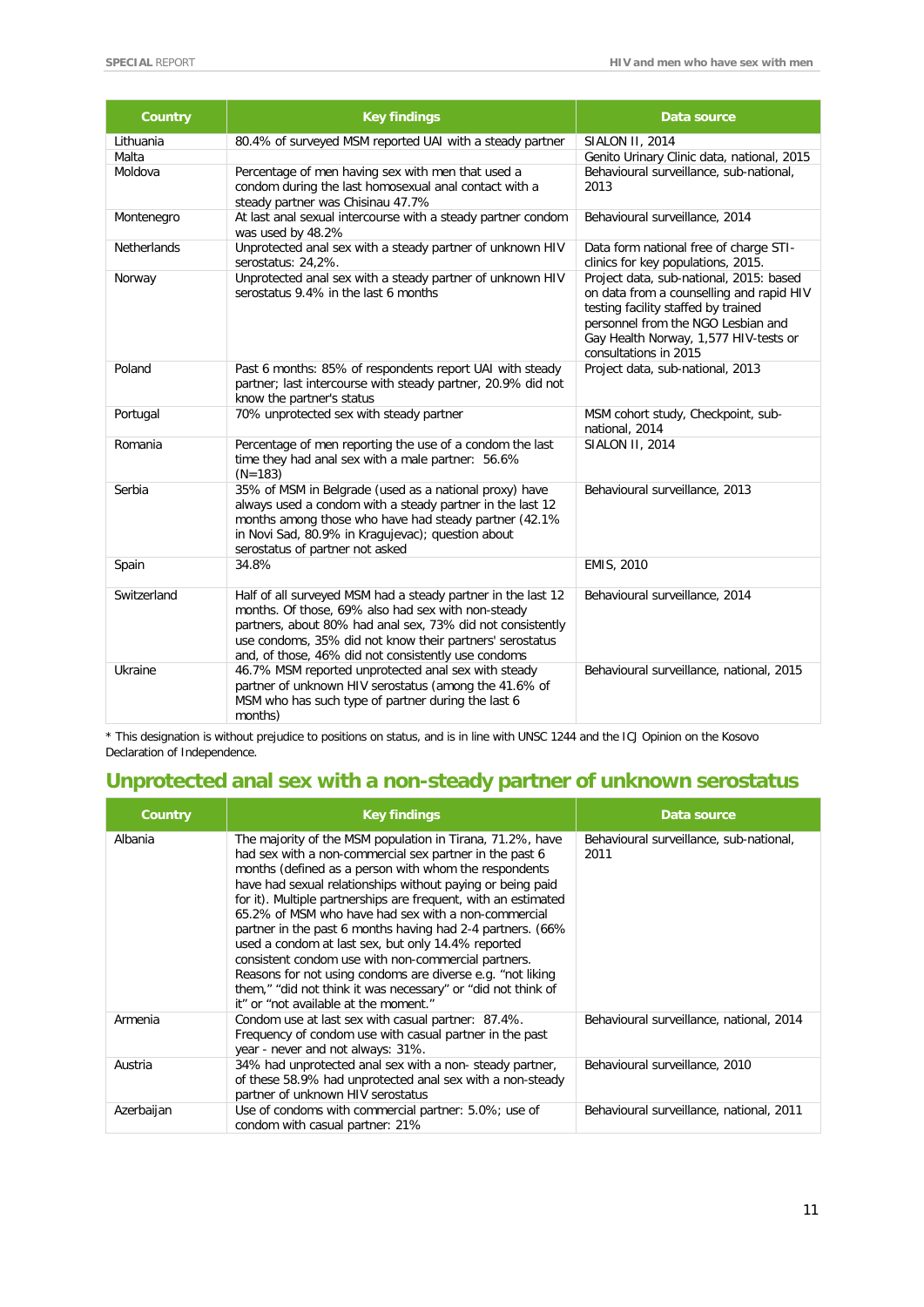| Country                          | <b>Key findings</b>                                                                                                                                                                                                                                                                                                                                                                                                                                                                                                                                                                                                                                                                                                                                                                                                                                  | Data source                                                                                                                                                      |
|----------------------------------|------------------------------------------------------------------------------------------------------------------------------------------------------------------------------------------------------------------------------------------------------------------------------------------------------------------------------------------------------------------------------------------------------------------------------------------------------------------------------------------------------------------------------------------------------------------------------------------------------------------------------------------------------------------------------------------------------------------------------------------------------------------------------------------------------------------------------------------------------|------------------------------------------------------------------------------------------------------------------------------------------------------------------|
| Belgium                          | Unprotected anal sex with a non-steady partner: 38.9%<br>4.7% never uses condoms with occasional partners. 59%<br>uses condoms regularly with occasional partners.                                                                                                                                                                                                                                                                                                                                                                                                                                                                                                                                                                                                                                                                                   | SIALON II: MSM in Brussels, 2013 EMIS,<br>2010                                                                                                                   |
| Bosnia and<br>Herzegovina        | 52.2% has anal sex with 3 non-steady partners; 38.9%<br>used a condom every time; 62.4% used a condom during<br>last anal sex                                                                                                                                                                                                                                                                                                                                                                                                                                                                                                                                                                                                                                                                                                                        | Behavioural surveillance, national, 2015                                                                                                                         |
| Croatia                          | 82.2% state using a condom at last anal intercourse with a<br>casual partner. There was no question on HIV status of the<br>partner in the study                                                                                                                                                                                                                                                                                                                                                                                                                                                                                                                                                                                                                                                                                                     | RDS study among 387 MSM September<br>2010-February 2011.                                                                                                         |
| Cyprus                           | The proportion of MSM who had unprotected anal<br>intercourse the last time they had sex with a steady partner<br>was higher (51.9%) compared to the proportion of<br>unprotected anal sex with a casual partner (20.7%). MSM<br>are more likely to use condoms consistently with casual<br>partners than with steady partners: almost three in four<br>men used a condom in their last intercourse with casual<br>partners                                                                                                                                                                                                                                                                                                                                                                                                                          | Sub-national study, 2014                                                                                                                                         |
| Czech Republic                   | 25% of MSM had at least one UAI with casual partner in the<br>last year                                                                                                                                                                                                                                                                                                                                                                                                                                                                                                                                                                                                                                                                                                                                                                              | EMIS, 2010                                                                                                                                                       |
| Denmark<br>Estonia               | See EMIS<br>44% of men who had anal sex with a non-steady partner in<br>the last 12 months, had had unprotected anal sex with a<br>non-steady partner of unknown HIV serostatus. This<br>translates to 25% of all men who were surveyed (66 out of<br>265)                                                                                                                                                                                                                                                                                                                                                                                                                                                                                                                                                                                           | EMIS, 2010<br>National study, 2013                                                                                                                               |
| Finland                          | Never using condom (unprotected anal sex) with non-steady<br>partner when top 13 %, bottom 13 %                                                                                                                                                                                                                                                                                                                                                                                                                                                                                                                                                                                                                                                                                                                                                      | Behavioural surveillance                                                                                                                                         |
| Georgia                          | Three fourths of MSM interviewed in both cities (75.5%<br>Tbilisi and 76.7% Batumi) had occasional anal/oral male<br>sexual partners with 5 median partners. Only 9% of MSM in<br>Tbilisi and 2.3% in Batumi said that they paid for sex with a<br>male partner for anal/oral sex during the last 12 months;<br>median number of commercial partners was 3 in Tbilisi and<br>4 in Batumi. Proportion of MSM who reported condom use<br>at their last AI with different types of partners varies from<br>lowest 43.5% with paid (in Tbilisi) to highest 83.6% with<br>occasional (in Batumi) partners. Given that the<br>denominators for paid partners are very small these<br>proportions should be interpreted with caution. Of those<br>who did not use a condom with occasional partners 14.5%<br>in Tbilisi and 28.6% in Batumi did not have it | Behavioural surveillance, national, 2015                                                                                                                         |
| Germany                          | Online survey, $n=11,450$ men reporting sex with a non-<br>steady partner: any UAI with a non-steady partner of<br>unknown HIV status in the previous 12 months was<br>reported by 3,127/11,450 or 27.3%                                                                                                                                                                                                                                                                                                                                                                                                                                                                                                                                                                                                                                             | Behavioural surveillance, national, 2013-<br>2014                                                                                                                |
| Greece<br>Ireland                | See above<br>29.7% UAI with non-steady partner within 12 months                                                                                                                                                                                                                                                                                                                                                                                                                                                                                                                                                                                                                                                                                                                                                                                      | EMIS, 2010                                                                                                                                                       |
| Kosovo <sup>*</sup>              | Among the 82% who reported having anal sex with a casual<br>partner in the past 12 months, 51% reported using lubricant<br>and 76% reported using a condom at last anal sex with<br>their casual partner. Among the 24% of MSM who did not<br>use a condom, 53% reported that they do not 'like sex with<br>condoms' as being the main reason for not doing so                                                                                                                                                                                                                                                                                                                                                                                                                                                                                       | Behavioural surveillance, sub-national,<br>2014                                                                                                                  |
| Lithuania                        | 65.5% of surveyed MSM reported UAI with a non-steady<br>partner                                                                                                                                                                                                                                                                                                                                                                                                                                                                                                                                                                                                                                                                                                                                                                                      | SIALON II, 2014                                                                                                                                                  |
| Malta<br>Moldova                 | Percentage of men having sex with men that used a                                                                                                                                                                                                                                                                                                                                                                                                                                                                                                                                                                                                                                                                                                                                                                                                    | Genito Urinary Clinic data, national, 2015<br>Behavioural surveillance, sub-national,                                                                            |
|                                  | condom during the last homosexual anal contact with a non-<br>steady partner was<br>Chisinau 90.5%, Balti 94.7%                                                                                                                                                                                                                                                                                                                                                                                                                                                                                                                                                                                                                                                                                                                                      | 2013                                                                                                                                                             |
| Montenegro<br><b>Netherlands</b> | At last anal sexual intercourse with a casual partner condom<br>was used by 50.4%                                                                                                                                                                                                                                                                                                                                                                                                                                                                                                                                                                                                                                                                                                                                                                    | Behavioural surveillance, 2014                                                                                                                                   |
|                                  | Unprotected anal sex with a non-steady partner of unknown<br>serostatus: 46,8%.                                                                                                                                                                                                                                                                                                                                                                                                                                                                                                                                                                                                                                                                                                                                                                      | Data form national free of charge STI-<br>clinics for key populations, 2015.                                                                                     |
| Norway                           | Unprotected anal sex with a non-steady partner of unknown<br>HIV status: 15.4% in the last 6 months                                                                                                                                                                                                                                                                                                                                                                                                                                                                                                                                                                                                                                                                                                                                                  | Project data, sub-national, 2015: based<br>on data from a counselling and rapid HIV<br>testing facility staffed by trained<br>personnel from the NGO Lesbian and |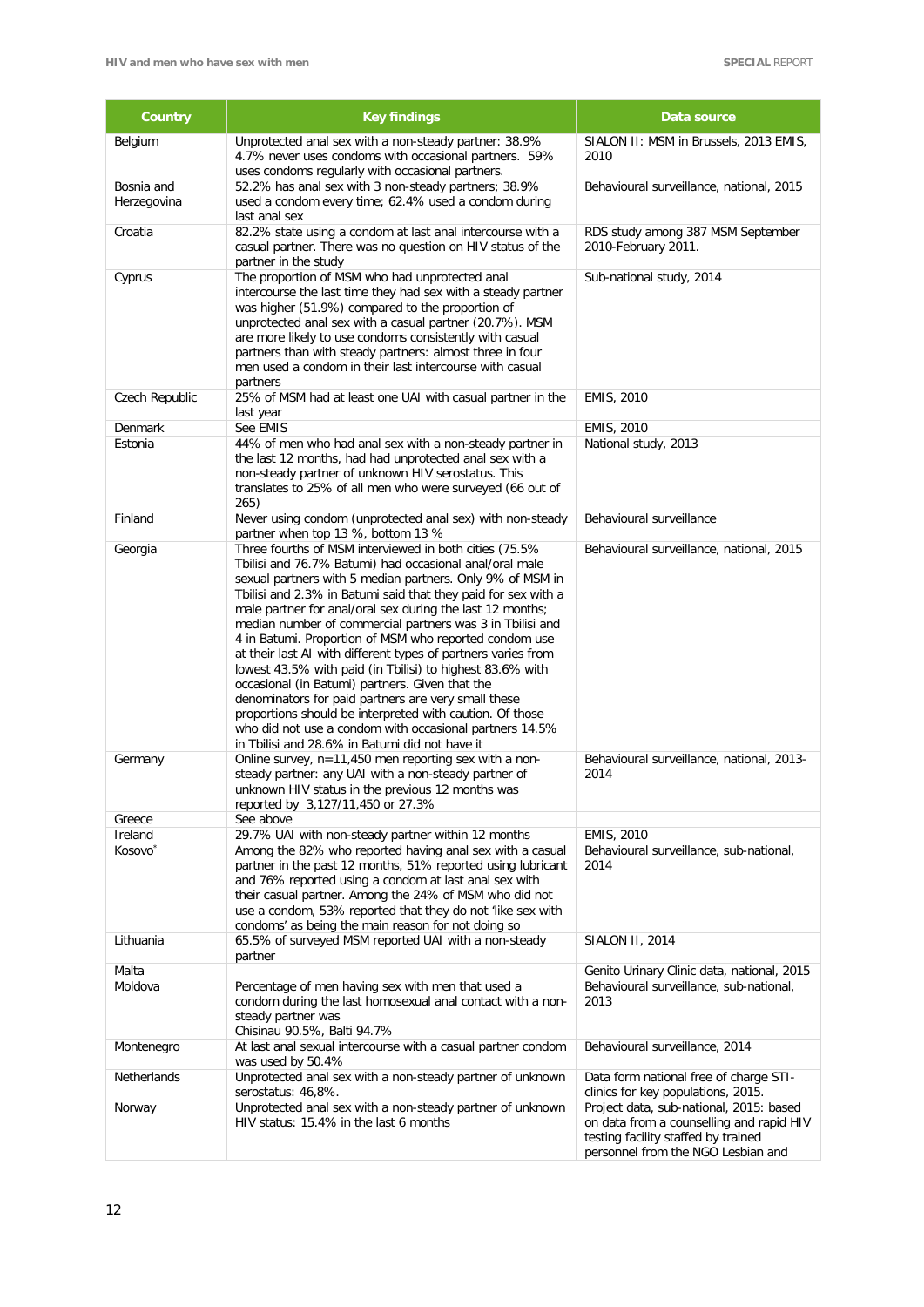| <b>Country</b> | <b>Key findings</b>                                                                                                                                                                                                                                                          | Data source                                                         |
|----------------|------------------------------------------------------------------------------------------------------------------------------------------------------------------------------------------------------------------------------------------------------------------------------|---------------------------------------------------------------------|
|                |                                                                                                                                                                                                                                                                              | Gay Health Norway, 1,577 HIV-tests or<br>consultations in 2015      |
| Poland         | Past 6 months: 57.7% of respondents report UAI with non-<br>steady partner; last intercourse with non-steady partner,<br>83% did not know the partner's status                                                                                                               | Project data, sub-national, 2013                                    |
| Romania        | See above                                                                                                                                                                                                                                                                    | See above                                                           |
| Serbia         | 60.4% of MSM in Belgrade (used as a national proxy) have<br>always used a condom with a non-steady partner in the last<br>12 months among those who have had non-steady partner<br>(72% in Novi Sad, 79.2% in Kragujevac); question about<br>serostatus of partner not asked | Behavioural surveillance, 2013                                      |
| Spain          | 69.8%                                                                                                                                                                                                                                                                        | EMIS, 2010                                                          |
| Switzerland    | 75% of all surveyed MSM had sex with a non-steady partner<br>in the last 12 months. Of those, about 80% had anal sex,<br>36% did not consistently use condoms                                                                                                                | Behavioural surveillance, 2014                                      |
| United Kingdom | 26% of MSM had unprotected anal sex with a non-steady<br>(casual) partner in the previous year                                                                                                                                                                               | Project data, sub-national, 2013: Gay<br>Men's Sexual Health Survey |

\* This designation is without prejudice to positions on status, and is in line with UNSC 1244 and the ICJ Opinion on the Kosovo Declaration of Independence.

### **Unprotected sex anal with multiple (i.e. more than three) non-steady partners of unknown HIV serostatus**

| <b>Country</b>            | <b>Key findings</b>                                                                                                                                                                                                                                                                                           | Data source                                                         |
|---------------------------|---------------------------------------------------------------------------------------------------------------------------------------------------------------------------------------------------------------------------------------------------------------------------------------------------------------|---------------------------------------------------------------------|
| Austria                   | 22.5% had unprotected anal sex with<br>multiple (i.e. more than three) non-steady partners; no<br>information on knowledge of HIV status                                                                                                                                                                      | Behavioural surveillance, 2010                                      |
| Bosnia and<br>Herzegovina | 4.1% has anal sex with more than 3 non-steady partners;<br>75% used a condom during last anal sex                                                                                                                                                                                                             | Behavioural surveillance, national, 2015                            |
| Denmark                   | See EMIS                                                                                                                                                                                                                                                                                                      | EMIS, 2010                                                          |
| France                    | 38% of MSM report at least one unprotected anal sex in the<br>last 12 months with non-steady partners of unknown<br>serostatus                                                                                                                                                                                | Special study, national, 2011                                       |
| Georgia                   | See above                                                                                                                                                                                                                                                                                                     | Behavioural surveillance, national, 2015                            |
| Germany                   | Online survey, $n=11,450$ men reporting sex with at least<br>one non-steady partner: any UAI > 3 non-steady partners of<br>unknown HIV status in the previous 12 months was<br>reported by 1,504/11,450 or 13.1%. More than three UAI<br>partners (independent of HIV status knowledge)<br>1,441/9,934 or 15% | Behavioural surveillance, national, 2013-<br>2014                   |
| Greece                    | See above                                                                                                                                                                                                                                                                                                     |                                                                     |
| Kosovo <sup>*</sup>       | One quarter of MSM reported engaging in group sex in the<br>past 12 months and three quarters reported using a condom<br>at their last group sex encounter                                                                                                                                                    | Behavioural surveillance, sub-national,<br>2014                     |
| Lithuania                 | 34.5% of surveyed MSM reported more than 3 UAI partners<br>during last six months                                                                                                                                                                                                                             | <b>SIALON II. 2014</b>                                              |
| Malta                     |                                                                                                                                                                                                                                                                                                               | Genito Urinary Clinic data, national, 2015                          |
| Romania                   | See above                                                                                                                                                                                                                                                                                                     | See above                                                           |
| Spain                     | 45.3%                                                                                                                                                                                                                                                                                                         | EMIS, 2010                                                          |
| Switzerland               | See above                                                                                                                                                                                                                                                                                                     | Behavioural surveillance, 2014                                      |
| United Kingdom            | 12% of MSM were having unprotected anal sex with<br>multiple, non-steady (casual) partners                                                                                                                                                                                                                    | Project data, sub-national, 2013: Gay<br>Men's Sexual Health Survey |

\* This designation is without prejudice to positions on status, and is in line with UNSC 1244 and the ICJ Opinion on the Kosovo Declaration of Independence.